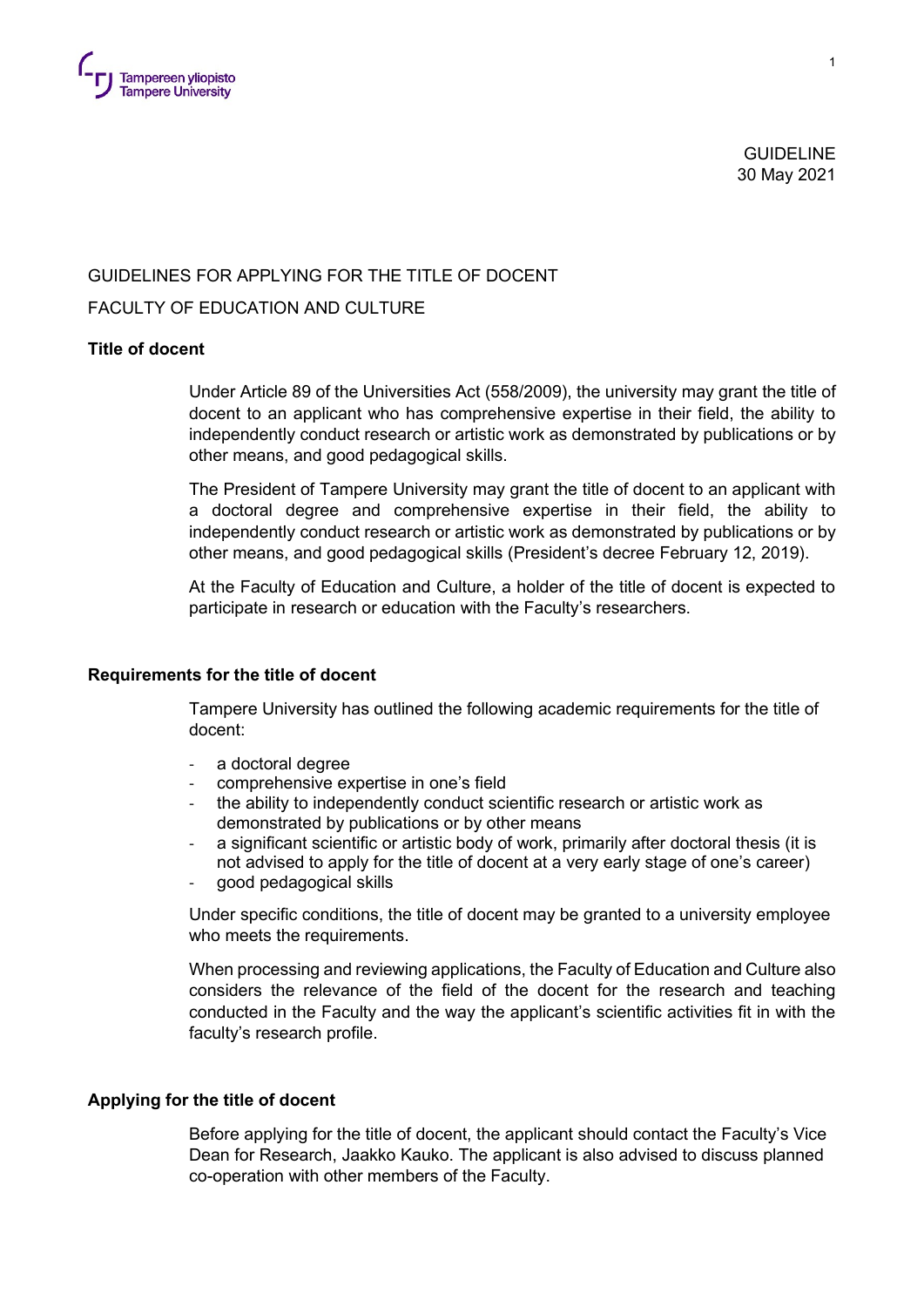The applicant submits a free-form application to the President of Tampere University. The application should clearly state the field of the applied docentship.

The application should include the following attachments:

- a CV which complies with the guidelines of the Finnish National Board of Research Integrity (http://www.tenk.fi/en)
- a copy of the doctoral degree diploma
- a list of publications which complies with the guidelines of the Academy of Finland (https://www.aka.fi)
- a short, written statement on the applicant's main achievements and activities after the doctoral degree and his or her ability to independently conduct research as well as an estimation of the relevance and significance of the field of the docentship for the Faculty's research and other activities
- a teaching portfolio (5 pages maximum) including descriptions of the applicant's pedagogical thinking, pedagogical competences, teaching and guidance experience, teaching and guidance competence development, and the codevelopment of teaching. In addition, the teaching portfolio must include the applicant's previous teaching competence reviews and other pedagogical achievements
- a maximum of 10 publications which the applicant wishes to be considered in the evaluation of their scientific competence for the title of docent

The application and its attachments are submitted **electronically** to the address [edu.tau@tuni.fi.](mailto:edu.tau@tuni.fi) Two copies of publications which are only available in print will be submitted to the following address: Tampere University, Faculty of Education and Culture, PL 700 (Åkerlundinkatu 5), 33014 Tampere University.

# Further information:

Vice Dean for Research Jaakko Kauko, Jaakko.kauko@tuni.fi, tel. +358 50 318 7788 Faculty Coordinator Mari Halkola, mari.halkola@tuni.fi, tel. +358 50 318 7657

# **Granting the title of docent:**

The Faculty's research development committee processes the application:

- The development committee evaluates the necessity and the significance of the field of the applied docentship and its possible specification for the Faculty's research and other activities. It may also request a free-form statement from a professor in the Faculty on the basis for granting the title of docent. The professor may also be asked to propose two experts to evaluate the scientific competence of the applicant.
- If necessary, the development committee may refine the field of the docentship and its possible specification. The possible change will be approved by the applicant.
- If the development committee considers the docentship necessary and deems the field relevant to the Faculty's activities, it will propose at least two internationally renowned experts to the Dean. The Dean will approve the experts. The applicant will be given the opportunity to comment on any conflicts of interest regarding the experts under the Administrative Procedure Act (434/2003).
- After the experts have provided strongly favourable statements on the applicant's scientific competence for the title of docent, the applicant's teaching and guidance competence will be evaluated. The applicant will provide a teaching demonstration,